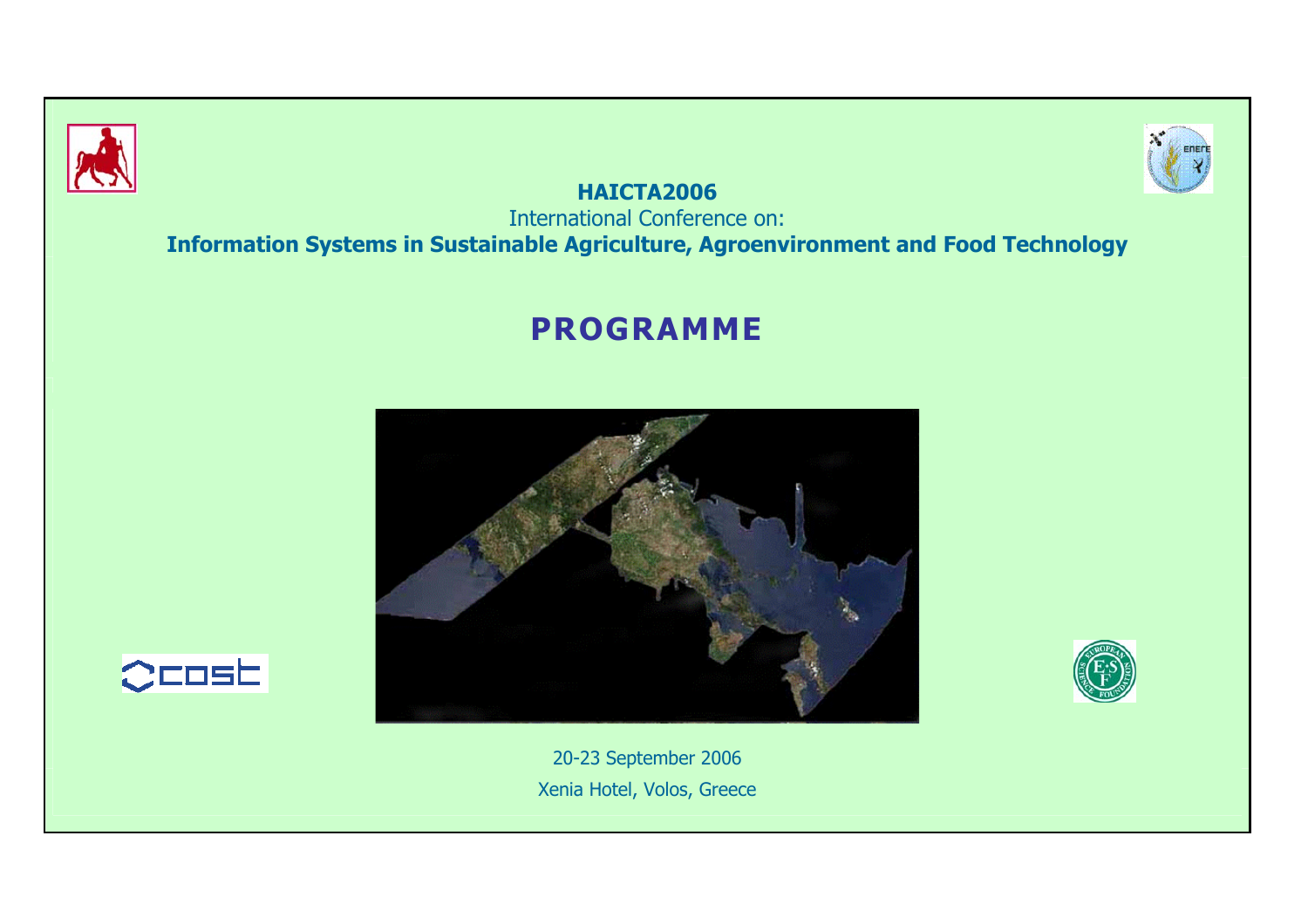Programme Editing Committee:

Stergios Tzortzios, Professor, Vice-President of HAICTA and Chair of HAICTA2006 Organizing Committee Nicolas Dalezios, Professor, Chair of HAICTA2006 Scientific Committee Dimitrios Bampzelis, MSc, Secretariat of HAICTA2006 Marios Spiliotopoulos, MSc, Secretariat of HAICTA2006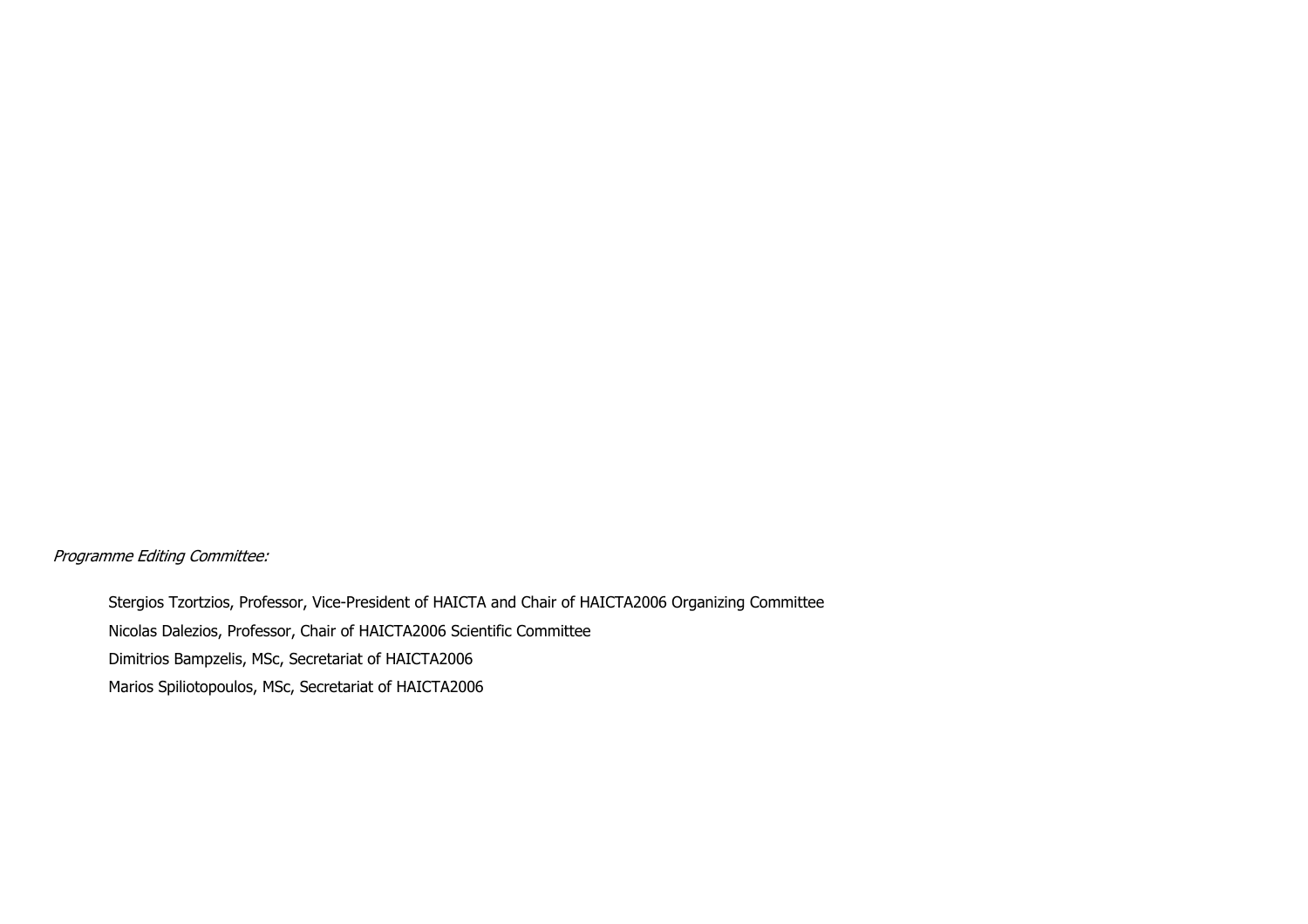### Wednesday, 20 September Hotel Main Hall

### 17:00-22:00 **Registration and Welcome Reception**

### **Thursday, 21 September Assembly Hall: Opening Ceremony**

| 09:00-09:30 <b>Greetings</b> |                                                                                                                                                           |
|------------------------------|-----------------------------------------------------------------------------------------------------------------------------------------------------------|
|                              | <b>S. Tzortzios, Chair of HAICTA2006 Organizing Committee</b>                                                                                             |
|                              | N. Dalezios, Chair of HAICTA2006 Scientific Committee                                                                                                     |
|                              | <b>B. Manos, President of HAICTA-North Greece</b>                                                                                                         |
|                              | <b>Sideridis, President of HAICTA-the Greek branch of EFITA</b>                                                                                           |
|                              | K. Bagiatis, Rector of the University of Thessaly                                                                                                         |
|                              | Special Guests: Minister of Education, Minister of Agric. Development & Foods, Prefect of Magnesia, Mayor of the town of Volos                            |
|                              | 09:30-11:00 Invited Speakers                                                                                                                              |
|                              | Prof. Dr. Gerhard Schiefer, "The challenge of integration in the agricultural and food sector: E-communities and e-networks" University of Bonn, Germany. |
|                              | <b>Dr Elizabeth Koch, Chairperson of COST 725</b>                                                                                                         |
|                              | Dr Hefin Jones, "Presentation of the European Science Foundation (ESF)" ESF Standing Committee for Life, Earth and Environmental Sciences                 |
|                              | <b>Bioagro</b> Representative                                                                                                                             |

### 11:00-11:30 **Coffee Break**

| <b>SESSION 1: Information Technology</b><br>(Chairperson: Nicolas Samaras, Greece-George Adamides, Cyprus)                                                                                |                                 | <b>SESSION 5: AGROCLIMATOLOGY-PHENOLOGY</b><br><b>WORKSHOP - CLOSED SESSION</b><br>(Only for ESF Workshop Participants)<br>(Chairperson: Elizabeth Koch, Austria-Viera Remišová, Slovak<br>Republic)                                                  |
|-------------------------------------------------------------------------------------------------------------------------------------------------------------------------------------------|---------------------------------|-------------------------------------------------------------------------------------------------------------------------------------------------------------------------------------------------------------------------------------------------------|
| Kolyo Z. Onkov, Delyana D. Dimova<br>11:30-11:45<br>"Information technology for creation and use<br>of PC "Phytopharmacy" database"<br>Agricultural University, Plovdiv, Bulgaria         | $11:30-13:00$ "Bioagro" Meeting | 11:30-11:45 Viera Remišová<br>"Onset of the first May sprouts of Norway"<br>spruce (Picea abies (L.) Karst.) in Slovakia"<br>Slovak Hydrometeorological Institute, Bratislava,<br>Slovak Republic                                                     |
| <b>George Adamides</b><br>11:45-12:00<br>"Bio@gro: A Multilingual Web-Based<br><b>Application for Organic Agriculture"</b><br>Agricultural Research Institute, Nicosia, Cyprus            |                                 | Luminita Cojocariu, Florina Radu<br>11:45-12:00<br>"On the effect of genotype and ecologic<br>conditions on yielding capacity in Dactylis<br>qlomerata"<br>Banat's University of Agricultural Sciences and<br>Veterinary Medicine, Timisoara, Romania |
| George Adamides, Natalie Biberian<br>12:00-12:15<br>"The Penetration and Sustainability of ICT<br>in the Cypriot Agricultural Sector"<br>Agricultural Research Institute, Nicosia, Cyprus |                                 | Luminita Cojocariu, A. Moisuc<br>12:00-12:15<br>"Phenophases study at the medicago sativa<br>species in Timisoara - Romania"<br>Banat's University of Agricultural Sciences and<br>Veterinary Medicine, Timisoara, Romania                            |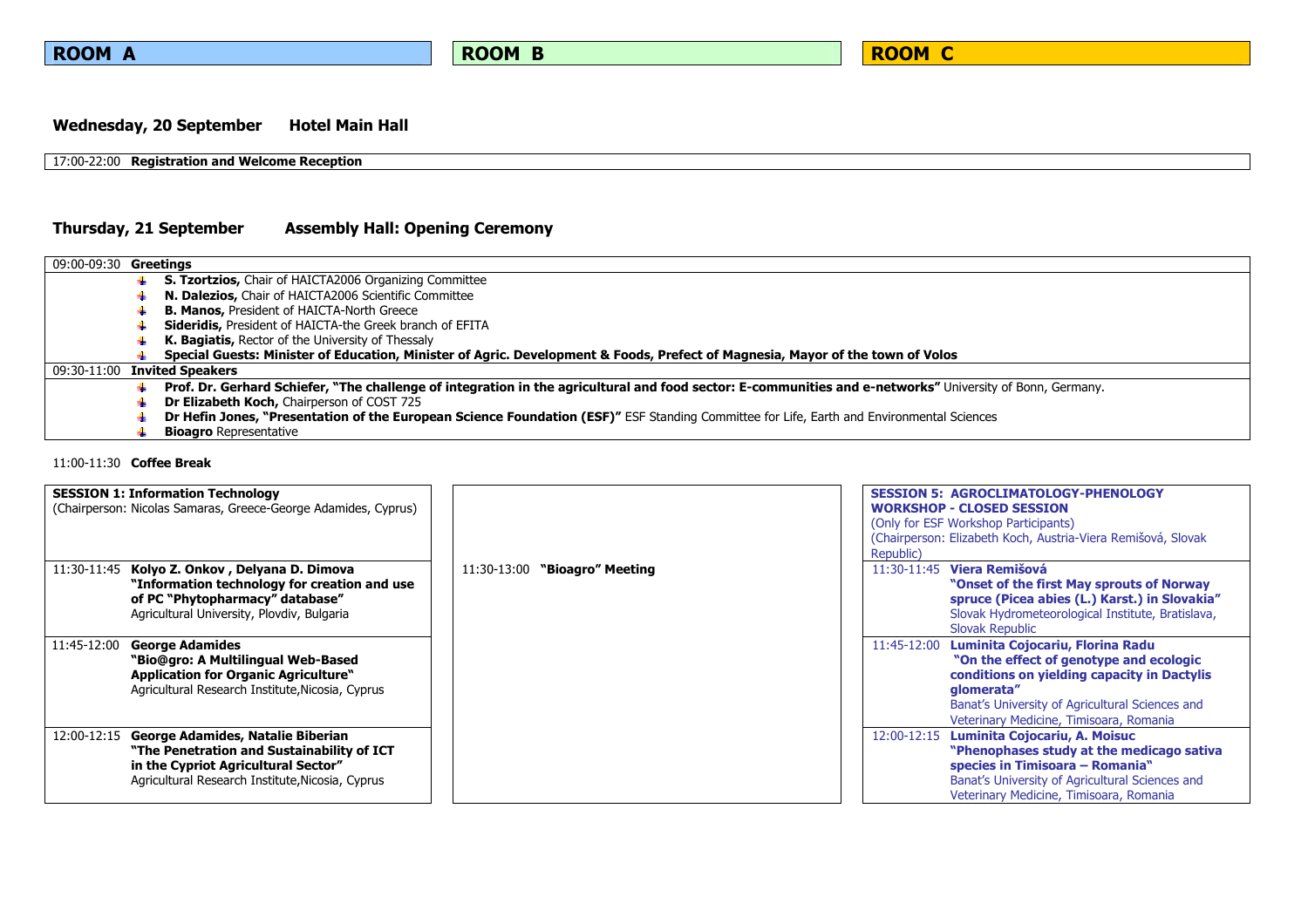| 12:15-12:30 Vojtech Merunka, Stergios Tzortzios, Roger P.<br>Knott<br>"Transformation of Relationships and<br><b>Hierarchies during Object Oriented Analysis</b><br>and Design of Information Systems"<br>Dept. of Information Engineering, Czech University                                                                                                                          |  | 12:15-12:30 Pavel Stastny, Pavol Nejedlik<br>"Some relations in selected phenological<br>phases and temperature sums in northern<br>Carpathian"<br>Slovak Hydrometeorological Institute, Bratislava,<br>Slovakia                                             |
|---------------------------------------------------------------------------------------------------------------------------------------------------------------------------------------------------------------------------------------------------------------------------------------------------------------------------------------------------------------------------------------|--|--------------------------------------------------------------------------------------------------------------------------------------------------------------------------------------------------------------------------------------------------------------|
| of Agriculture in Prague<br>12:30-12:45                                                                                                                                                                                                                                                                                                                                               |  |                                                                                                                                                                                                                                                              |
| Zacharoula S. Andreopoulou, Antonis K.<br><b>Kokkinakis, Basil Manos</b><br>"Classification of Greek fish farming entities<br>and evaluation of their presence in the<br>Internet"                                                                                                                                                                                                    |  | 12:30-12:45 Helfried Scheifinger, Elisabeth Koch<br>"The Spatial Gradient Law of Phenology"<br>Zentralanstalt für Meteorologie und Geodynamik,<br>Wien, Austria                                                                                              |
| Aristotle University of Thessaloniki, Thessaloniki,<br>Greece                                                                                                                                                                                                                                                                                                                         |  |                                                                                                                                                                                                                                                              |
| Sophia E. Vassiliadou, Zacharoula S.<br>12:45-13:00<br>Andreopoulou, Michalis Salampasis<br>"A web-based information seeking and<br>learning environment for the Greek forest<br>flora"                                                                                                                                                                                               |  | 12:45-13:00 Marios Theofilou<br>"Drought indices for the island of Cyprus"<br><b>University of Cyprus</b>                                                                                                                                                    |
| Aristotle University of Thessaloniki, , Greece<br>Vasileios I. Kyriatzis, Nicholas S. Samaras,<br>13:00-13:15<br>Haifa Takruri-Rizk, Stergios Tzortzios,<br><b>Dimitrios Kalfountzos</b><br>"Intelligent Irrigation Scheduling System<br><b>Employing Wireless Sensor Networks</b><br>Technology"<br>CNTR, School of Computing, Science and<br>Engineering, University of Salford, UK |  | 13:00-13:15 Eeva Kotilainen, Mirva Leppälä, Jarmo<br>Poikolainen, Ari Venäläinen and Eero Kubin<br>"The Finnish National Phenological Network"<br>Finnish Forest Research Institute, Muhos, Finland.                                                         |
| 13:15-13:30<br>Yiannis Ampatzidis, Stavros Vougioukas,<br><b>Dionisis Bochtis</b><br>"A Decomposition Framework for the<br><b>Autonomous Navigation of Agricultural</b><br><b>Vehicles</b> "<br>Aristotle University of Thessaloniki, Greece.                                                                                                                                         |  | 13:15-13:30 Vasile Turcu, Elena Mateescu, Oana Oprea<br>"Romanian Agro-Meteorological Network -<br>Monitoring,<br><b>Data Processing, and Real-Time Information</b><br>to Decision Factors and End-Users"<br>National Meteorological Administration, Romania |

### 13:30-15:00 **Lunch**

| <b>SESSION 1: Information Technology</b><br>(Chairperson: Th. Tsiligiridis, Greece- Lazaros Iliadis, Greece)                                                                                               | <b>SESSION 4: AGRO-MANAGEMENT</b><br>(Chairperson: -Miklos Herdon, Hungary - Liviu Gaceu, Romania)                                                           | <b>SESSION 5: AGROCLIMATOLOGY-PHENOLOGY</b><br><b>WORKSHOP - CLOSED SESSION</b><br>(Only for ESF Workshop Participants)<br>(Chairperson: Elizabeth Koch, Austria - Jiri Nekovar, Czech Rep.) |
|------------------------------------------------------------------------------------------------------------------------------------------------------------------------------------------------------------|--------------------------------------------------------------------------------------------------------------------------------------------------------------|----------------------------------------------------------------------------------------------------------------------------------------------------------------------------------------------|
| 15:00-15:15 Eleni Kargioti, Maro Vlachopoulou, Vicky<br>Manthou<br>"Evaluating Customers' Online<br>Satisfaction: The case of an agricultural<br>website"<br>University of Macedonia, Thessaloniki, Greece | 15:00-15:15 (Invited Speech). Romulus Gruia<br>"Integronic Management and Informational<br><b>Connections"</b><br>Transilvania University of Brasov, Romania | 15:00-15:15 Márta Gaál, Levente Horváth<br>Geographical analogies in climate change<br>research<br>Corvinus University of Budapest, Hungary                                                  |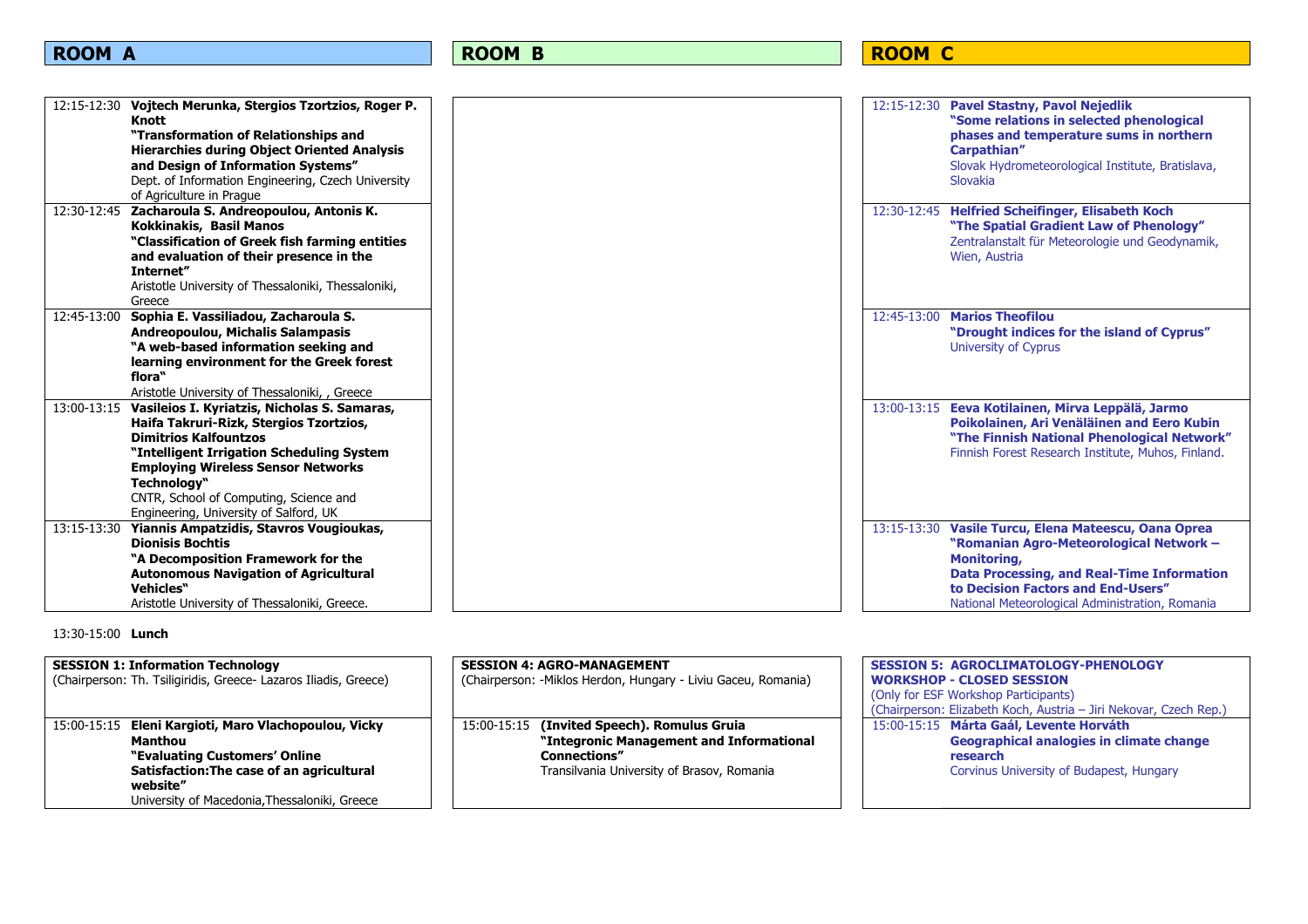## ROOM C

|             | 15:15-15:30 Argyroulis V. and Zotou V.<br>"Teaching English for Agriculture through<br>agricultural English corpora and educational<br>technology"<br>University of Thessaly, Greece<br>15:30-15:45 A.B. Sideridis, S.T. Karetsos, C.I. Costopoulou | 15:30-15:45 | 15:15-15:30 N. Manouselis, C. Costopoulou, A. Sideridis<br>"Introducing Recommender Systems for<br><b>Agricultural E-Commerce Applications"</b><br>Agricultural University of Athens, Greece<br><b>Adamantios Haritou, Alexandros Voyatzis</b>                                                | 15:30-15:45 | 15:15-15:30 Danuta Romanovskaya, Eugenija Baksiene<br>"Influence of climate warming on<br>development regularities of plants in<br>Lithuania during 1961-2000"<br>Voke Branch of Lithuanian Institute of Agriculture,<br>Lithuania<br>Nekovar Jiri, Hajkova Lenka, Striz Martin |
|-------------|-----------------------------------------------------------------------------------------------------------------------------------------------------------------------------------------------------------------------------------------------------|-------------|-----------------------------------------------------------------------------------------------------------------------------------------------------------------------------------------------------------------------------------------------------------------------------------------------|-------------|---------------------------------------------------------------------------------------------------------------------------------------------------------------------------------------------------------------------------------------------------------------------------------|
|             | and C.P. Yialouris<br>"Alternatives to Traditional Farming by e-<br><b>Government Services"</b><br>Agricultural University of Athens, Greece                                                                                                        |             | "A Model For Tourist Accommodation in EU-<br>20"<br>University of Macedonia, Thessaloniki, Greece                                                                                                                                                                                             |             | "Selected Phenological characteristics of the<br><b>Czech Republic"</b><br>Czech Hydrometeorological Institute                                                                                                                                                                  |
|             | 15:45-16:00 S. Manitsaris, D. Glaroudis<br>"A Geographical Multimedia Management<br><b>Information System for the local</b><br>development"<br>University of Macedonia, Greece                                                                      | 15:45-16:00 | <b>Lazaros S. Iliadis, Fotis Maris</b><br>"A Fuzzy smart Database estimating the<br><b>Torrential Risk of the "Panaitoliko" mountain</b><br>watersheds"<br>Dep. of Forestry and Management of the<br>Environment and Natural Resources,<br>Democritus University of Thrace, Orestiada, Greece |             | 15:45-16:00 E. Tsiros, C. Domenikiotis, N.R. Dalezios<br>"Aridity Mapping with the Use of NDVI and<br><b>Satellite Derived Degree Days"</b><br>University of Thessaly, Greece                                                                                                   |
|             | 16:00-16:15 Tania Pavlou, Bill Karakostas<br>"An Event-Driven Approach to Support Supply<br><b>Chain Architectural Design"</b><br>School Of Informatics, City University, London, EC1V<br>0HV, United Kingdom                                       | 16:00-16:15 | E. Zafeiriou, Th. Koutroumanides and S. Sofios<br>"Empirical investigation of PPP in the<br>agricultural products"<br>Democritus University of Thrace, Department of<br>Rural Development                                                                                                     |             | 16:00-16:15 Péter Salga, Marianna Medveczki, Levente<br><b>Horvath</b><br>"Modeling climate change using Neural<br>Networks"<br>Corvinus University, Hungary                                                                                                                    |
|             | 16:15-16:30 Tahmaseb Maghsoudi, Shahin Shadfar<br>"Regression Analysis of Factors Influencing on<br><b>Potato Cultivation Sustainability a Case Study:</b><br>Ferydonshahr County, Iran"<br>Tehran Azad University, Iran                            | 16:15-16:30 | Ali Shams<br>"Educational Quality of Agricultural Master<br><b>Courses: The perceptions of graduated</b><br>students of agricultural college"<br>Tehran University, Iran                                                                                                                      | 16:15-17:00 | <b>Discussion</b>                                                                                                                                                                                                                                                               |
|             | 16:30-16:45 A.Orçun Sakarya<br>"Potential CRM Implications for the<br><b>Improvement of Wine Marketing: Example of</b><br>Turkey"<br>Cankaya University, Ankara, Turkey                                                                             | 16:30-16:45 | M. Ntaliani, S. Karetsos, J. Savvas, C.<br><b>Costopoulou and A. Sideridis</b><br>"Current Status and Perspectives of e-<br><b>Government in Greek Agriculture"</b><br>Agricultural University of Athens,, Greece                                                                             |             |                                                                                                                                                                                                                                                                                 |
| 16:45-17:00 | M. T. Maliappis<br>"Knowledge Management for Dissemination.<br>The Case of Agricultural Sector"<br>Informatics Laboratory, Agricultural University of<br>Athens, 75, Iera Odos Str., Athens, Greece                                                 | 16:45-17:00 | Aristotelis Tagarakis, Athanasios Chatzinikos,<br><b>Spyros Fountas, Theofanis Gemtos</b><br>"Delineation of management zones in<br>precision viticulture"<br>University of Thessaly, Greece                                                                                                  |             |                                                                                                                                                                                                                                                                                 |

17:00-17:30 **Coffee Break**

| <b>SESSION 2: GIS &amp; REMOTE SENSING</b><br>Christos Batzios, Greece-Inacio Maria Dal Fabbro,<br>(Chairperson:<br>Brasil)       | <b>SESSION 4: AGRO-MANAGEMENT</b><br>(Chairperson: Theofanis Gemtos, Greece- Agrita Briede, Latvia)                                                               | SESSION 5: AGROCLIMATOLOGY-PHENOLOGY<br>(Chairperson: Kolyo Z. Onkov, Bulgaria-Vagis Samathrakis, Greece)                                             |
|-----------------------------------------------------------------------------------------------------------------------------------|-------------------------------------------------------------------------------------------------------------------------------------------------------------------|-------------------------------------------------------------------------------------------------------------------------------------------------------|
| 17:30-17:45 Antonio Carlos Loureiro Lino, Inacio Maria Dal<br>Fabbro<br>" Digital Moiré Assisted Shape Survey of Plant<br>Organs" | 17:30-17:45 Antonio Carlos Loureiro Lino, Inacio Maria Dal<br><b>Fabbro, Silvestre Rodrigues</b><br>"Moiré Assisted Soil-Tire Contact Area<br><b>Evaluation</b> " | 17:30-17:45 Antonio Carlos Loureiro Lino, Inacio Maria Dal<br><b>Fabbro, Silvestre</b><br>"Fourier Transform Assisted Phase Shift Moiré<br>Technique" |
| FEAGRI, UNICAMP, Campinas, SP, Brasil                                                                                             | FEAGRI, UNICAMP, Campinas, SP, Brazil                                                                                                                             | FEAGRI, UNICAMP, Campinas, SP, Brazil                                                                                                                 |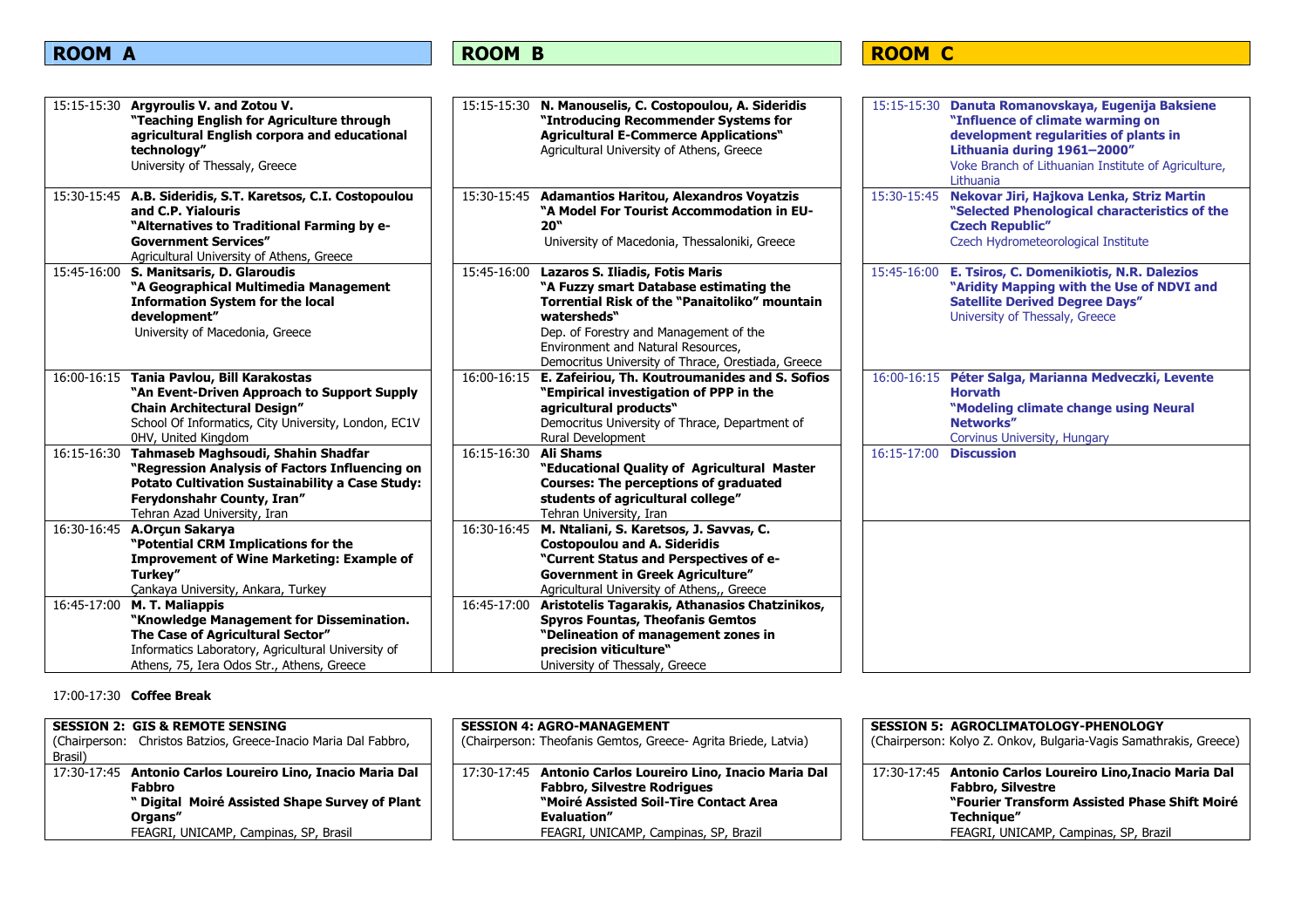# <span id="page-5-0"></span>ROOM C

| 17:45-18:00 Antonio Carlos Loureiro Lino, Inacio Maria Dal<br><b>Fabbro</b><br>" Application of Image Processing Techniques<br>to Fruit and Vegetable Classification"<br>FEAGRI, UNICAMP, Campinas, SP, Brasil                                                                                                                                       | 17:45-18:00 George Adamides, Marianthi Giannakopoulou,<br>Eirini Georgiadou<br>"Consumer's Supremacy on Sustainable<br>Agriculture"<br>Agricultural Research Institute, Nicosia, Cyprus                                                                                                                     | 17:45-18:00 George K. Tegos, Kolyo Z. Onkov<br>"Seasonality assessment based on embedded<br>software in the PC time series database for<br>Greek sea fishery"<br>Agricultural University, Plovdiv, Bulgaria                                                                                       |
|------------------------------------------------------------------------------------------------------------------------------------------------------------------------------------------------------------------------------------------------------------------------------------------------------------------------------------------------------|-------------------------------------------------------------------------------------------------------------------------------------------------------------------------------------------------------------------------------------------------------------------------------------------------------------|---------------------------------------------------------------------------------------------------------------------------------------------------------------------------------------------------------------------------------------------------------------------------------------------------|
| 18:00-18:15 P. Andriopoulos<br>"GIS-Based Visibility Analysis in Fire<br>Management: An Application to Adritsaina-<br>Alifeira Area in Greece "<br>Agricultural University of Athens, Athens Greece                                                                                                                                                  | 18:00-18:15 E. Koskor, M. Mänd, R. Karise, V. Geherman,<br>A.-J. Martin, R. Viiralt, A. Luik<br>"Diversity OF Bumble Bees and Their Food<br><b>Resources on Ecological and Conventional</b><br>Farms"<br>Estonian University of Life Sciences, Kreutzwaldi 64,<br>Tartu                                     | 18:00-18:15<br>Thomas J. Glezakos, Fotis P. Maris, Lazaros S.<br>Iliadis, Theodore A. Tsiligiridis, Constantinos<br><b>P. Yialouris</b><br>"Neuro-Genetic modeling of torrential<br>environmental risk:<br>the case of the lakes Volvi and Koroneia"<br>Agricultural University of Athens, Greece |
| 18:15-18:30 L.G. Toulios, D. Doudoumopoulou, D.G.<br><b>Hadjimitsis</b><br>"Combining Multitemporal Multispectral<br>Satellite Data for Per-Parcel Classification"<br>National Agricultural Research Foundation<br>(NAGREF), Larissa, Greece                                                                                                         | 18:15-18:30<br><b>Eleni Antonopoulou</b><br>"Evolution of DSSs in sustainable agriculture"<br>Agricultural University of Athens, Greece                                                                                                                                                                     | 18:15-18:30<br>Katsiabani K., Mavrakis A., Cartalis C. and<br><b>Theocharatos G.</b><br>"Estimation of the temporal evolution of<br>drought episodes in Greece with the use of<br>the SPI meteorological drought index"<br>University of Athens, Greece                                           |
| 18:30-18:45<br>Ag.T. Filintas, P.I. Dioudis, D. Pateras,<br>J.N.Xatzopoulos, L. Toulios.<br>" Drip Irrigation Effects in Movement,<br><b>Concentration and allocation of Nitrates and</b><br>Mapping of Nitrates with GIS in an<br><b>Experimental Agricultural Field"</b><br>National Agricultural Research Foundation<br>(NAGREF), Larissa, Greece | 18:30-18:45 T. Bartzanas, A. A. Sapounas, Ch. Nikita -<br>Martzopoulou, C. Kittas<br>"CFD and Agricultural Structures: a Review of<br><b>Research Applications in Greece"</b><br>University of Thessaly, Greece                                                                                             | 18:30-18:45 H. Arzani, S. Yousefi1<br>"A GIS Model of Range Suitability Assessment<br>for Sheep Grazing<br>(Case Study Taleghan Region in Tehran<br>Province)"<br>University of Tehran, Iran                                                                                                      |
| 18:45-19:00<br>Dimitrios Frossyniotis, Yannis Anthopoulos,<br><b>Spiros Kintzios Antonis Perdikaris and</b><br><b>Constantine P. Yialouris</b><br>"Detection of Plant Viruses Using Biosensors<br>and Artificial Neural Networks"<br>Agricultural University Of Athens, Greece                                                                       | Dionisis Bochtis, Stavros Vougioukas,<br>18:45-19:00<br><b>Constantinos Tsatsarelis, Yiannis Ampatzidis</b><br>"System Architectures for Dynamic Planning<br>and Coordination of Machines Performing<br><b>Agricultural Operations"</b><br>Aristotle University of Thessaloniki, Greece                     | 18:45-19:00<br>Antonis K. Kokkinakis, Zacharoula S.<br>Andreopoulou, Garyfallos D. Arabatzis<br>"Typology of northern Greece Rivers aiming to<br>the proper management for the protection of<br>their environmental sensitive fish faun"<br>Aristotle University of Thessaloniki, Greece          |
| 19:00-19:15<br><b>D.G.Hadjimitsis and L.G. Toulios</b><br>"Satellite Remote Sensing for Crop<br><b>Discrimination and Crop Monitoring"</b><br>Frederick Institute of Technology, Nicosia, Cyprus                                                                                                                                                     | G. Tsekouropoulos, I. Tzimitra - Kalogianni, B.<br>19:00-19:15<br><b>Manos</b><br>"Logistics: Contemporary forms - prospects,<br>logistics applied in Greek<br>agricultural businesses and the correct<br>process of supplying the market<br>with products"<br>Aristotle University of Thessaloniki, Greece | 19:00-19:15 H. Arzani, S. Yousefi<br>"A GIS Model of Range Suitability Assessment<br>for Sheep Grazing<br>(Case Study Taleghan Region in Tehran<br>Province)"<br>University of Tehran, Iran                                                                                                       |
|                                                                                                                                                                                                                                                                                                                                                      |                                                                                                                                                                                                                                                                                                             | 19:15-19:30 G. Metaxas, G. Karantounias and N.<br><b>Spyropoulos</b><br>"Application of Contemporary Techniques in<br>the Management of Land Reclamation<br><b>Projects and Water Resources"</b><br>Technological Education Institute of Piraeus, Athens,<br>Greece                               |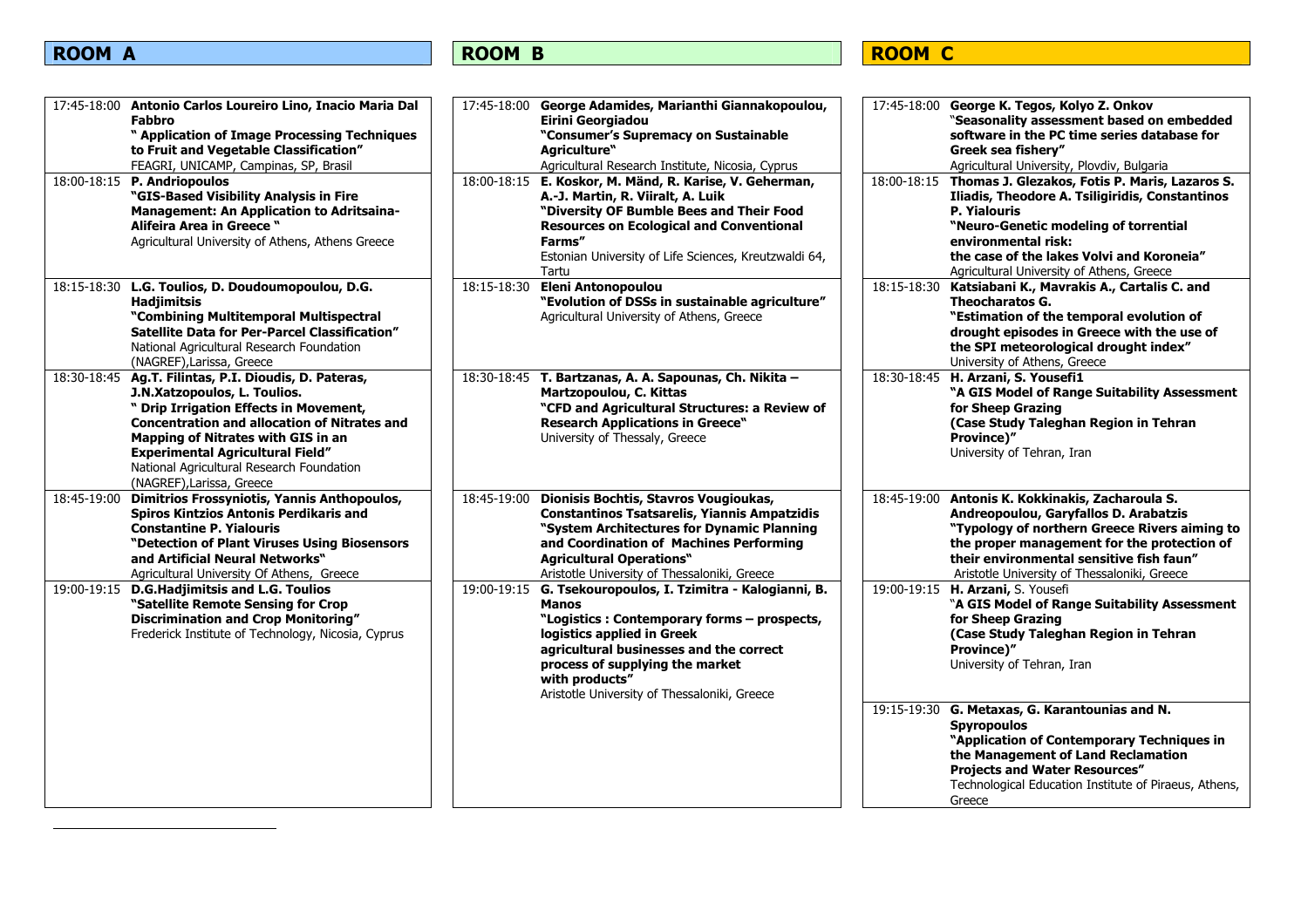# ROOM C

## **Friday, 22 September**

| <b>SESSION 1: Information Technology</b>                                                                                                                                                                                                                                       |                          | <b>SESSION 2: GIS &amp; REMOTE SENSING</b>                                                                                                                                                                                                                                                                                  | <b>SESSION 3: MODELING</b> |                                                                                                                                                                                                                                                                                                            |
|--------------------------------------------------------------------------------------------------------------------------------------------------------------------------------------------------------------------------------------------------------------------------------|--------------------------|-----------------------------------------------------------------------------------------------------------------------------------------------------------------------------------------------------------------------------------------------------------------------------------------------------------------------------|----------------------------|------------------------------------------------------------------------------------------------------------------------------------------------------------------------------------------------------------------------------------------------------------------------------------------------------------|
| (Chairperson: Romulus Gruia, Romania - Kostas Yalouris, Greece)                                                                                                                                                                                                                |                          | (Chairperson: Maro Vlachopoulou -Chr. Domenikiotis, Greece)                                                                                                                                                                                                                                                                 |                            | (Chairperson: N. Danalatos- Zeynel Cebeci, Turkey)                                                                                                                                                                                                                                                         |
| 09:00-09:15 (Invited Speech) Miklos Herdon, (István<br>FÜZESI, Tünde RÓZSA)<br>"Food traceability solutions in information<br>systems"<br>University of Debrecen Centre of Agricultural<br>Sciences, Hungary                                                                   |                          | 09:00-09:15 Dionissios Minetos, Olga Christopoulou,<br><b>Serafeim Polyzos</b><br>"Investigating land use/ cover change and its<br>dynamics by means of combining statistical<br>techniques and remote sensing<br>methodologies"<br>University of Thessaly, Greece                                                          |                            | 09:00-09:15 M. J. Diamantopoulou<br>"Comparative analysis of different methods<br>for accurate diameter reduction factor<br>estimation of fir trees bole"<br>Aristotle University of Thessaloniki, Greece                                                                                                  |
| 09:15-09:30 M. Drougka<br>"Aspects in Information Systems development<br>for Agriculture Enterprises: A Case Study with<br>an agriculture enterprise"<br>Agricultural University of Athens, Greece                                                                             | 09:15-09:30              | Despoina M. Maritsa., Panagiotis A.<br>Kokkinidis., Kostantinos E. Pagonis, Othon N.<br>Manis, Persa D. Barouti-Kyrtopoulou,<br><b>Athanasios T. Hatzigaidas</b><br>"A topic map based system for real time<br>monitoring and managing surface water<br>resources"<br>Technological Educational Institution of Thessaloniki |                            | 09:15-09:30 M. J. Diamantopoulou, P.E. Georgiou & D.M.<br><b>Papamichail</b><br>"An Artificial Neural Network Approach to<br><b>Daily River Flow Forecasting"</b><br>Aristotle University of Thessaloniki, Greece                                                                                          |
| 09:30-09:45 Sergejs Arhipovs, Irina Arhipova<br>"The System Modeling of Latvian Forest<br>Management"<br>Faculty of Information Technologies, Latvia<br>University of Agriculture, Latvia                                                                                      | 09:30-09:45              | Ilias Karmiris, Anastasios Nastis, Dimitrios<br><b>Dotas</b><br>"Common use of Mediterranean rangelands by<br>livestock and wildlife"<br>Aristotle University of Thessaloniki. Greece                                                                                                                                       |                            | 09:30-09:45 Costas Pontikakos, Konstantinos P.<br>Ferentinos, Theodore A. Tsiligiridis, Alexander<br><b>B. Sideridis</b><br>"Natural ventilation efficiency in a twin-span<br>greenhouse using 3D computational fluid<br>dynamics"<br>Informatics Laboratory, Agricultural University of<br>Athens, Greece |
| 09:45-10:00 Ioannis Manikas, Basil Manos, Maro<br>Vlachopoulou, Vicky Manthou<br>"Design of a Producer-Oriented Traceability<br><b>Model for the Greek Fresh Produce Supply</b><br>Chain"<br>Aristotle University of Thessaloniki, GREECE                                      | 09:45-10:00              | F. Amiri, M.R.Chaichi, A.Ariapour<br>"RS and GIS application in site selection for<br>artificial recharge in dry regions of Isfahan<br>(central part of Iran)"<br>Azad University Bushehr Branch, Iran                                                                                                                      |                            | 09:45-10:00 S.V. Archontoulis, P.C. Struik and N.G.<br><b>Danalatos</b><br>"Kenaf dark respiration as affected by<br>temperature and leaf position"<br>Wageningen University, Wageningen, The<br>Netherlands                                                                                               |
| 10:00-10:15 Th. A. Gialamas, D. Bochtis, Y. Ampatzidis, D.<br>Kateris, Th. A. Gemtos, C. A. Tsatsarelis<br>"Tractor Stability Estimation Using Adjusting<br>Testing-Bench "<br>Laboratory for Off-Road Equipment,<br>Technological Educational Institute of Larissa,<br>Greece | $\overline{10:}00-10:15$ | Sergejs Arhipovs, Vitalijs Osadcuks, Irina<br><b>Arhipova</b><br>"The Problem of the Geographical Data<br><b>Control of Territorial Units in the Forest</b><br><b>Inventory Information System"</b><br>Latvia University of Agriculture, Latvia                                                                             |                            | 10:00-10:15 S.V. Archontoulis, P.C. Struik and N.G.<br><b>Danalatos</b><br>"Diurnal leaf gas exchange rates of two kenaf<br>genotypes at two leaf positions"<br>Wageningen University, Wageningen, The<br>Netherlands                                                                                      |
| 10:15-10:30 Miklos Herdon, Krisztina ZIMÁNYI, Tünde<br>RÓZSA<br>"Factors of E-Commerce in the Agri-Food<br>Sector"<br>University of Debrecen Centre of Agricultural<br>Sciences, Hungary                                                                                       | 10:15-10:30              | G. Vardoulis, A. Markinos, K. Aggelopoulou, S.<br>Fountas, A. Gertsis, T. A. Gemtos<br>"Crop variability in cotton fields"<br>University of Thessaly, Greece                                                                                                                                                                |                            | 10:15-10:30 M. Younesi Alamouti, M. H. Khoshtaghaza, B.<br>ghobadiyan, M. Zahedifar and A. Abbasi<br>"Determination of Rewetting Properties of<br>Wheat Straw for using in Mechanized Urea<br><b>Treatment of Cereal Straw"</b><br>Tarbiat Modarres University, Tehran, Iran                               |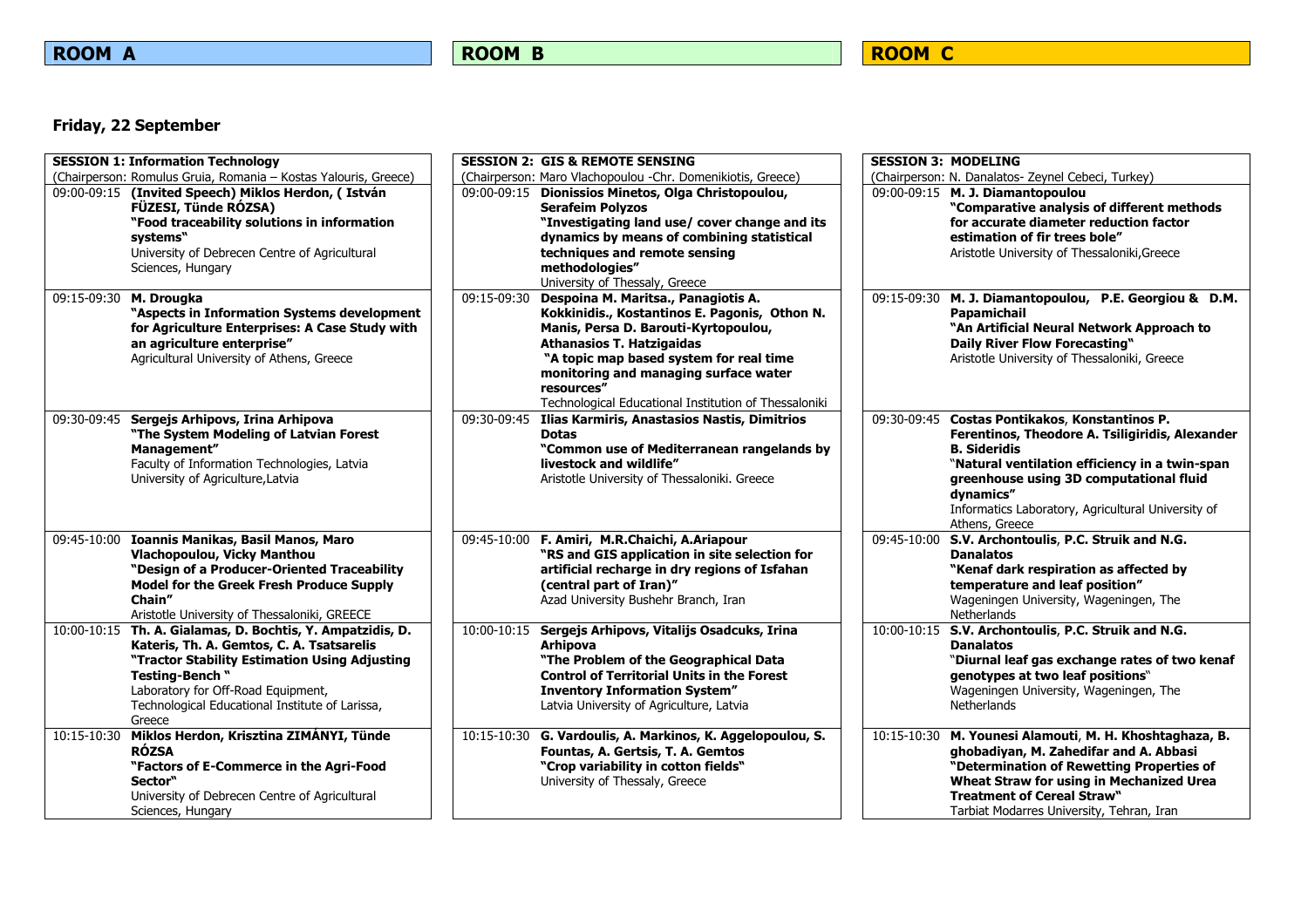# ROOM C

| 10:30-10:45 Péter Salga, Tünde Rózsa, Miklós Herdon<br>"Functional evaluation and selection of ERP<br>for SME-s"<br>University of Debrecen, HUNGARY                                                                | 10:30-10:45 I.V. Kirkenidis, C.V. Kirkenidis, Z.S.<br>Andreopoulou, P.D.Lefakis<br>" Pilot multimedia application of<br>photographic documentation for the dams in<br>Greece'<br>Aristotle University of Thessaloniki, Greece. | 10:30-10:45 R. Amini, F. Sharif-zadeh<br>"The effect of osmopriming on germination<br>and drought tolerance of Rye (Secale<br>montanum)"<br>University of Tehran, Iran |
|--------------------------------------------------------------------------------------------------------------------------------------------------------------------------------------------------------------------|--------------------------------------------------------------------------------------------------------------------------------------------------------------------------------------------------------------------------------|------------------------------------------------------------------------------------------------------------------------------------------------------------------------|
| 10:45-11:00 Liviu Gaceu, Daniel Danila<br>"G-code programming software for studying<br>the impact behaviour of vegetables.<br>Application for potato tubers"<br>Transilvania University of Brasov, Brasov, Romania |                                                                                                                                                                                                                                | 10:45-11:00 A. Bagheri and A. Shams<br>"Adoption Behavior of Sprinkler Irrigation<br>among Farmers of Ardebil Province-IRAN"<br>Tehran University, Iran                |

### 11:00-11:30 **Coffee Break**

| <b>SESSION 3: MODELING</b><br>(Chairperson: - Irina Arhipova, Latvia- Marika Mänd, Estonia)<br>11:30-11:45 Vânia Rosa Pereira, José Teixeira Filho, Inácio<br><b>Maria Dal Fabbro</b><br>"Application of Landscape Metrics to<br><b>Vegetation Covering Space and Temporal</b><br><b>Characterization at Atibainha Watershed"</b> | <b>SESSION 4: AGRO-MANAGEMENT</b><br>(Chairperson: Basilios Manos, Greece- Luminita Cojocariu,<br>Romania)<br>11:30-11:45 N. Palavitsinis, N. Manouselis, C. Costopoulou,<br>A. Sideridis<br>"Wine E-Markets in Greece"<br>Agricultural University of Athens | <b>SESSION 5: AGROCLIMATOLOGY-PHENOLOGY</b><br><b>WORKSHOP - CLOSED SESSION</b><br>(Only for ESF Workshop Participants)<br>(Chairperson: Pavol Nejedlik, COST Representative- Ákos Németh,<br>Hungary)<br>11:30-11:45 N. Gitsakis, M. Spiliotopoulos, Ch.<br><b>Domenikiotis, G. Dimou and N. Dalezios</b><br>"Cotton Yield Prediction Using Remotely<br><b>Sensed Data and Neural Networks"</b><br>University of Thessaly, Greece |  |
|-----------------------------------------------------------------------------------------------------------------------------------------------------------------------------------------------------------------------------------------------------------------------------------------------------------------------------------|--------------------------------------------------------------------------------------------------------------------------------------------------------------------------------------------------------------------------------------------------------------|------------------------------------------------------------------------------------------------------------------------------------------------------------------------------------------------------------------------------------------------------------------------------------------------------------------------------------------------------------------------------------------------------------------------------------|--|
| FEAGRI, UNICAMP, Campinas, SP, Brazil<br>11:45-12:00<br>Antonio Carlos, Loureiro Lino, Inacio Maria Dal<br><b>Fabbro, Silvestre Rodrigues</b><br>"Three Dimensional Shape Survey of Plant<br>Organs Assisted by a Phase Shifting Moiré<br><b>Technique and the Scilab Software"</b><br>FEAGRI, UNICAMP, Campinas, SP, Brazil      | 11:45-12:00<br>Sophia. E. Vassiliadou, Panagiotis. D. Lefakis<br>"Environmental Database Management with<br><b>Object-Oriented Methodology"</b><br>Aristotle University of Thessaloniki, Greece                                                              | 11:45-12:00<br>Ákos Németh<br>"DEM based method for determination of<br>potential frost-risk territories"<br>Hungarian Meteorological Service, Climatology<br>Division, Budapest, Hungary                                                                                                                                                                                                                                          |  |
| <b>Serafeim Polyzos, Dionissios Minetos</b><br>12:00-12:15<br>"Coastal urbanization and shoreline<br>protection: A Cost-Benefit Analysis and<br><b>Contingent Valuation Method in designing</b><br>sustainable protection works"<br>University of Thessaly, Greece                                                                | 12:00-12:15<br><b>Hamid Abbasdokht</b><br>"Influence of foliar spray of urea on plant"<br>height, yield and protein content of wheat<br>(Triticum aestivum)"<br>Shahrood University of Technology, Shahrood,<br>Semnan, IRAN                                 | 12:00-12:15 K. Pappas, N. Gitsakis and N. Dalezios<br>"Clustering and Modelling Climate Zones in<br>Greece"<br>University of Thessaly, Greece                                                                                                                                                                                                                                                                                      |  |
| 12:15-12:30<br>Reet Karise, Marika Mänd, Eda Koskor, Ants<br><b>Bender</b><br>"The effect of Neem EC on pollen forage of the<br>bumble bee Bombus Terrestris L"<br>Estonian University of Life Sciences, Tartu, Estonia                                                                                                           | 12:15-12:30 S. Maddahhosseini and K. Poostini<br>"Effect of source strength reduction on<br>retranslocation of stem water soluble<br>carbohydrates in three barley cultivars"<br>Tehran University, IRAN                                                     | <b>Closing of Workshop</b><br>12:15-14:00<br><b>Discussion (All participants)</b><br><b>Future developments - Follow-up Research</b><br><b>Collaborative actions</b><br><b>Posters (after lunch)</b><br>E. Kanellou, Chr. Domenikioths and N.R. Dalezios                                                                                                                                                                           |  |
| 12:30-12:45<br>Petros Kerkides, Panagiotis Giannoulopoulos,<br><b>Emmanouil Psomiadis</b><br>" Land use change detection and possible<br>effects: The case of Iria basin"<br>Agricultural University of Athens, Greece                                                                                                            | 12:30-12:45<br><b>Masoud Rezaei</b><br>"Development of a Scale to Measure the<br><b>Motivation of Local Extension Workers to</b><br>participate in Agricultural Extension<br><b>Activities</b> "<br>University of Tehran, Karaj, Iran                        | "Spatially Distributed Potential Evapotranspiration based<br>on NOAA/AVHRR Satellite Data And GIS"<br>University of Thessaly, Greece<br>M. Spiliotopoulos, A. Marinaki, H. Michalopoulou<br>"Drought Estimation for Crete Island, Greece"<br>University of Thessaly, Greece<br>Weihs P., Rischbeck P., Berger L., Besnard, T., Eitzinger,<br>S., Haumann J., Huber, K., Kaiser, G., Linke R., Postl, W.,                           |  |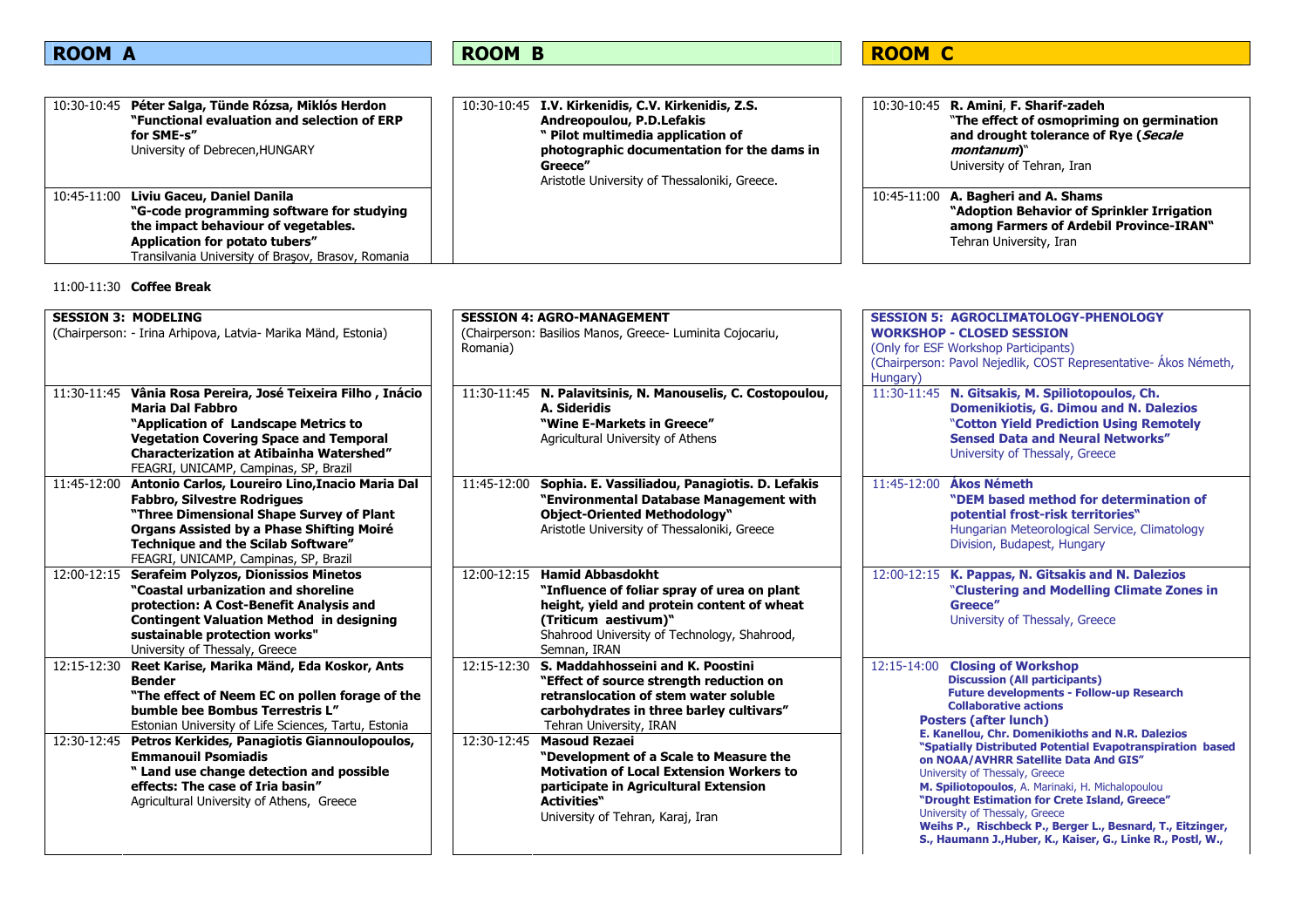| <b>ROOM A</b>                                                                                                                                                                                                                                                                                          | <b>ROOM B</b>                                                                                                                                                                                                                                        | <b>ROOM C</b>                                                                                                                                                                                                                                                                                                                                                                                                                                                                                                                                                                                                                                                                      |
|--------------------------------------------------------------------------------------------------------------------------------------------------------------------------------------------------------------------------------------------------------------------------------------------------------|------------------------------------------------------------------------------------------------------------------------------------------------------------------------------------------------------------------------------------------------------|------------------------------------------------------------------------------------------------------------------------------------------------------------------------------------------------------------------------------------------------------------------------------------------------------------------------------------------------------------------------------------------------------------------------------------------------------------------------------------------------------------------------------------------------------------------------------------------------------------------------------------------------------------------------------------|
| N.G. Danalatos, I.I. Gintsioudis and S.V.<br>12:45-13:00<br><b>Archontoulis</b><br>"Biokenaf: A Crop Growth Dynamic Simulation<br><b>Model for Kenaf under Greek Conditions"</b><br>University of Thessaly, Greece.                                                                                    | Morteza Molaei, Gh. Sharzeei, H. Hamidepour,<br>12:45-13:00<br><b>H.</b> Gholizadeh<br>"Derivation of shadow price for CO2 using a<br>distance function approach (Case Study:<br>$\mathbf{Iran}$ <sup>"</sup><br>Tehran University, IRAN             | Schneider, W.,<br>"Determination of drought stress of wheat by thermal<br>infrared measurements and modelling"<br>University of Vienna, Austria<br><b>Agrita Briede and Gunta Grišule</b><br>"Phenological features of the agricultural species in<br>Latvia"                                                                                                                                                                                                                                                                                                                                                                                                                      |
| 13:00-13:15 N.G. Danalatos, I.I. Gintsioudis, E.<br>Skoufogianni, K. Giannoulis, M.<br>Chatzidimopoulos, G. Gournezakis and S.V.<br><b>Archontoulis</b><br>"Three Years Kenaf Cultivation in central<br><b>GREECE: Assessment and Future</b><br><b>Perspectives"</b><br>University of Thessaly, Greece | <b>Farhood Golmohammadi</b><br>13:00-13:15<br>"Systematic Functional Pattern of Extension<br>in accessing to Sustainable Agriculture<br>Development in Iran"<br>Islamic Azad University, Science and Research<br>Branch - Tehran. IRAN               | University of Latvia, Faculty of Geography and Earth Sciences<br>D. Bampzelis, C. Domenikiotis and N. R. Dalezios<br><b>Phenological and Agrometeorological Indices Related to</b><br><b>Wheat Production for Central Greece.</b><br>University of Thessaly, Greece<br>D. Bampzelis, A. Chatzipli, O. Dadali, N.R. Dalezios<br><b>Frequency Analysis of Precipitation Characteristics in</b><br><b>Different Climate Zones For Greece</b><br>University of Thessaly, Greece                                                                                                                                                                                                        |
| N.G Danalatos, S.V. Archontoulis, K.<br>13:15-13:30<br><b>Giannoulis and S. Rosakis</b><br>"Miscanthus and Cardoon as Alternative<br><b>Energy Crops for Solid Fuel Production in</b><br><b>Central Greece"</b><br>University of Thessaly, Greece                                                      | 13:15-13:30<br>M., Farzaneh, N., Vaghefi, & J., Hadian<br>"Chemical composition and antifungal activity<br>of cumin (Cuminum cyminum) and fennel<br>(Foeniculum vulgare) against three<br>postharvest pathogens "<br>Tehran University, Karaj, Iran. | M.S. Castellazzi, K. Conrad, J. Matthews, J.N. Perry<br>"Spatio-temporal modelling of crops in agricultural<br>landscape"<br>Rothamsted Research, Harpenden, UK<br>Christos Domenikiotis, Anna Blanta, Nicolas R. Dalezios<br>"Transferability of the DEMETER Methodology"<br>University of Thessaly, Greece<br>Ana Žust, Andreja Sušnik<br>"Increased Spring Frost Risk for Fruit Growing<br><b>Production in Slovenia"</b><br>Environmental Agency of the Republic of Slovenia<br>Szabolcs Bella, Sándor Szalai<br>"Drought Vulnerability, Changing of Vulnerability of<br><b>Southern Transdanubium, Hungary"</b><br>Hungarian Meteorological Service, H-1024 Budapest, Hungary |

### 13:30-15:00 **Lunch**

| <b>SESSION 3: MODELING</b>                               | <b>SESSION 4: AGRO-MANAGEMENT</b>                                                          |
|----------------------------------------------------------|--------------------------------------------------------------------------------------------|
| (Chairperson: Miklos Herdon, Hungary-Liga Paura, Latvia) | (Chairperson: E. Bakšienė, Lithouania-N. Dagustu, Turkey)                                  |
| 15:00-15:15 Liga Paura, Irina Arhipova                   | 15:00-15:15 M. Pooryousef, D. Mazaheri and M.Nasiri<br>15:00-17:00 <b>COST 725 Meeting</b> |
| "The applied statistics course content in                | "Seed dormancy and its breaking in bitter                                                  |
| agricultural study program"                              | apple                                                                                      |
| Latvia University of Agriculture, Latvia                 | (Citrullus Colocynthis) (L) Schard"                                                        |
|                                                          | University of Tehran, Karaj, Iran                                                          |
| Liga Paura, Irina Arhipova<br>15:15-15:30                | 15:15-15:30 N. Dagustu, R.M. Cooper                                                        |
| "Experimental design of agricultural data"               | "Detection of cell wall degrading enzymes                                                  |
| Latvia University of Agriculture                         | produced by P. Violae in carrot"                                                           |
|                                                          | University of Uludağ, TURKEY                                                               |
| 15:30-15:45 M.Sakellariou-Makrandonaki, E.Papadakis,     | 15:30-15:45 <b>E. Bakšienė</b>                                                             |
|                                                          |                                                                                            |
| N.Papanikolaou, G.Zaggas                                 | "The effects of lakes sapropels on the changes                                             |
| "Subsurface Drip Irrigation of Sweet                     | in sandy loam cambisol properties and on the                                               |
| Sorghum with Municipal Wastewater"                       | crop productivity"                                                                         |
| University of Thessaly, Greece                           | Voke Branch of the Lithuanian Institute of                                                 |
|                                                          | Agriculture, Lithouania                                                                    |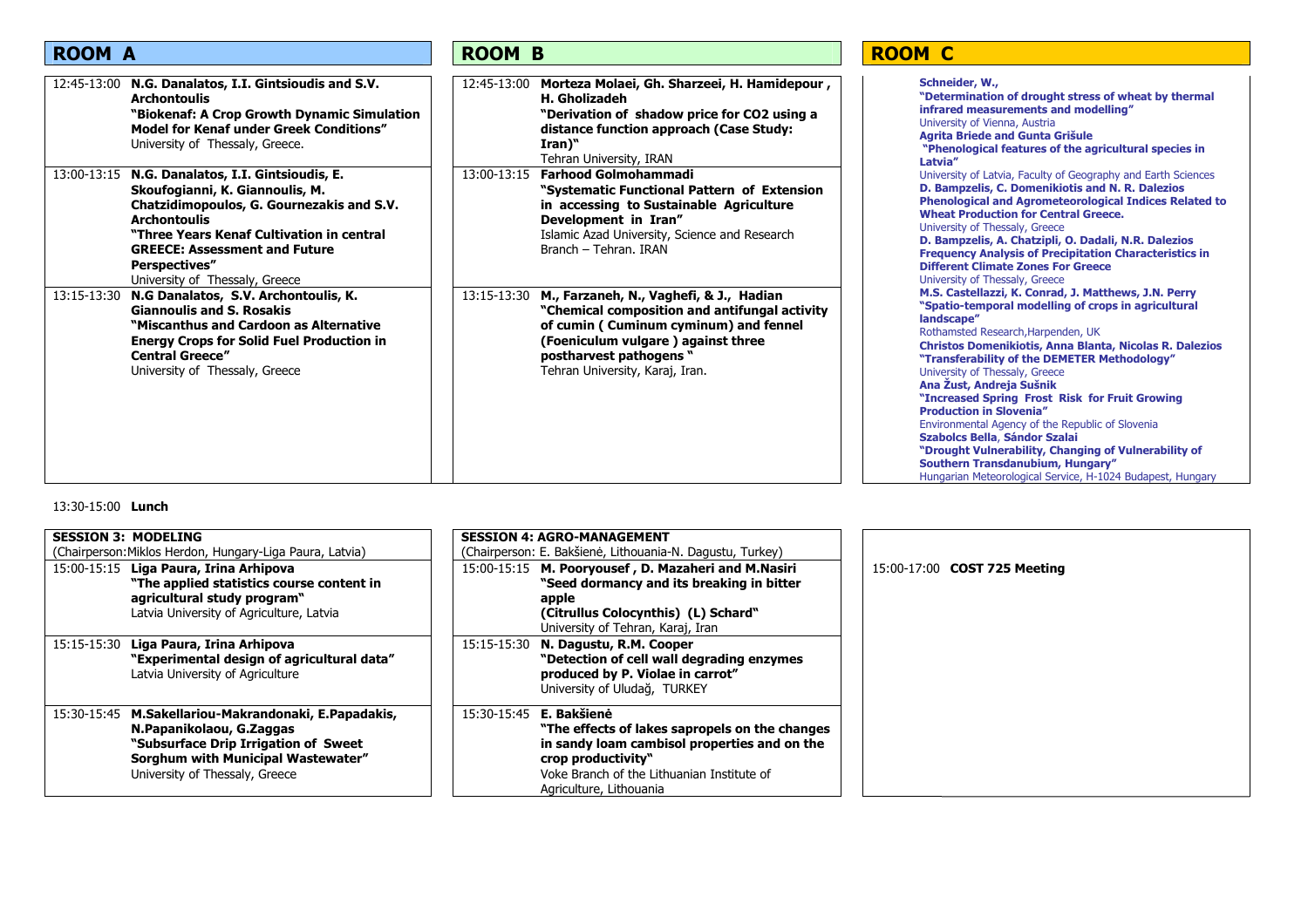| 15:45-16:00 | <b>Hasan Merdun</b><br>"Single- versus dual-porosity modeling of flow          | 15:45-16:00 | Luminita Cojocariu, Florina Radu<br>"On the effect of genotype and ecologic    |
|-------------|--------------------------------------------------------------------------------|-------------|--------------------------------------------------------------------------------|
|             | and transport in vadose zone and introduction                                  |             | conditionS on yielding capacity in Dactylis                                    |
|             | of macro model"                                                                |             | glomerata"                                                                     |
|             | Kahramanmaraş Sütçüimam University, Turkey                                     |             | Banat's University of Agricultural Sciences and                                |
|             |                                                                                |             | Veterinary Medicine, Timisoara, Romania                                        |
|             | 16:00-16:15 Ali Vardar, Bülent Eker<br>"Surface roughness map of Trakya region | 16:00-16:15 | Luminita Cojocariu, A. Moisuc<br>"Phenophases study at the Medicago Sativa     |
|             | In terms of wind energy"                                                       |             | Species in Timisoara - Romania"                                                |
|             | Uludağ University, Bursa, Turkey                                               |             | 3anat's University of Agricultural Sciences and                                |
|             |                                                                                |             | Veterinary Medicine, Timisoara                                                 |
|             | 16:15-16:30 Ahmad Ghanbari, Hosein Ghadiri, Mehrangiz                          | 16:15-16:30 | Ing. Radovan Ostrovský                                                         |
|             | Joker                                                                          |             | "Morphologic characterization of Tokay                                         |
|             | "Intercropping of maize (Zea Mays L.) and                                      |             | viticulture region in Slovakia"                                                |
|             | cucumber (Cucumis sativus L.) as a non-                                        |             | Institute of Biodiversity Conservation and Biosafety,                          |
|             | chemical weeds control"                                                        |             | Slovak Agricultural University, Nitra, Slovakia                                |
| 16:30-16:45 | University of Zabol, Iran<br>Hülya ATIL                                        |             | 16:30-16:45 Mohsen B. Mesgaran, E. Zand, and Hamid R.                          |
|             | "A comparison of different selection indices                                   |             | Mashhadi                                                                       |
|             | for genetic improvement for milk traits in                                     |             | "Improvement of Iranian Wheat Cultivars                                        |
|             | Holstein Friesian cattle in Turkey by using one                                |             | Bred During 1956-1995; With and Without                                        |
|             | standard deviation as relative economic                                        |             | Wild                                                                           |
|             | weight"                                                                        |             | <b>Oat Competition"</b>                                                        |
|             | Ege University, Turkey                                                         |             | University of Tehran, Iran                                                     |
| 16:45-17:00 | Nazan Darcan, Zeynel Cebeci                                                    |             | 16:45-17:00 F Amiri, M.R.Chaichi                                               |
|             | "A short review on ict in evaluation of lamb<br>carcass composition"           |             | The Effects of Range Enclosure on Vegetation<br><b>Composition and Density</b> |
|             | Cukurova University, Adana, Turkey                                             |             | Azad University Bushehr Branch, Iran                                           |
|             |                                                                                |             |                                                                                |

17:00-17:30 **Coffee Break**

| <b>SESSION 3: MODELING</b>                                                                                                                                        | <b>SESSION 4: AGRO-MANAGEMENT</b>                                                                                                                                                                                                                                                                                                | <b>MIXED SESSION</b>                                                                                                                                                                                                                                  |
|-------------------------------------------------------------------------------------------------------------------------------------------------------------------|----------------------------------------------------------------------------------------------------------------------------------------------------------------------------------------------------------------------------------------------------------------------------------------------------------------------------------|-------------------------------------------------------------------------------------------------------------------------------------------------------------------------------------------------------------------------------------------------------|
| (Chairperson: Michalis Salabasis, Greece-Laima Berzina, Latvia)                                                                                                   | (Chairperson: N.R.Dalezios, Greece- Mehmet Musa Özcan, Turkey)                                                                                                                                                                                                                                                                   | (Chairperson: S. Tzortzios - Hülya Atıl, Turkey)                                                                                                                                                                                                      |
| 17:30-17:45 Sergejs Arhipovs<br>"Metanodeling in the system of grain quality"<br>analysis"<br>Latvia University of Agriculture, Latvia                            | 17:30-17:45 Ján Brindza, Dezider Tóth, Jarmila Eftimova,<br>Karol Kováč, Juraj Žadanský<br>"Slovak Tokay vine and viticulture e-<br>encyclopaedia"<br>Department of genetics and plant breeding, Tr. A.<br>Hlinku 2, 949 76 Nitra, Slovakia                                                                                      | 17:30-18:00<br><b>INVITED SPEECHES:</b><br>Gheorghe Valentin Roman, Romania.<br>"Current status regarding the operation of OA<br>sector through the support of internet tools<br>and mechanisms in Romania"<br>-Zeynel Cebeci and Kamil Okyay Sindir, |
| Laima Berzina<br>17:45-18:00<br>"Assessment of Agricultural Point Source<br><b>Polluters Using Cluster Analysis</b> "<br>Latvia University of Agriculture, Latvia | Jean-Claude Chalchat, Derya Arslan, Mehmet<br>17:45-18:00<br>Musa Özcan<br>"The flavour profile of young shoots, flower<br>buds and unripe fruits of capers (capparis<br>spp.) growing wild in Turkey"<br>Laboratoire de Chimie des Huiles Essentielles<br>Universite Blaise Pascal de Clermont., 63177 Aubiere<br>Cedex, France | Turkev.<br>"Developments in Turkey regarding ICT in<br><b>Agriculture, the Environment and Food</b><br>Sciences"                                                                                                                                      |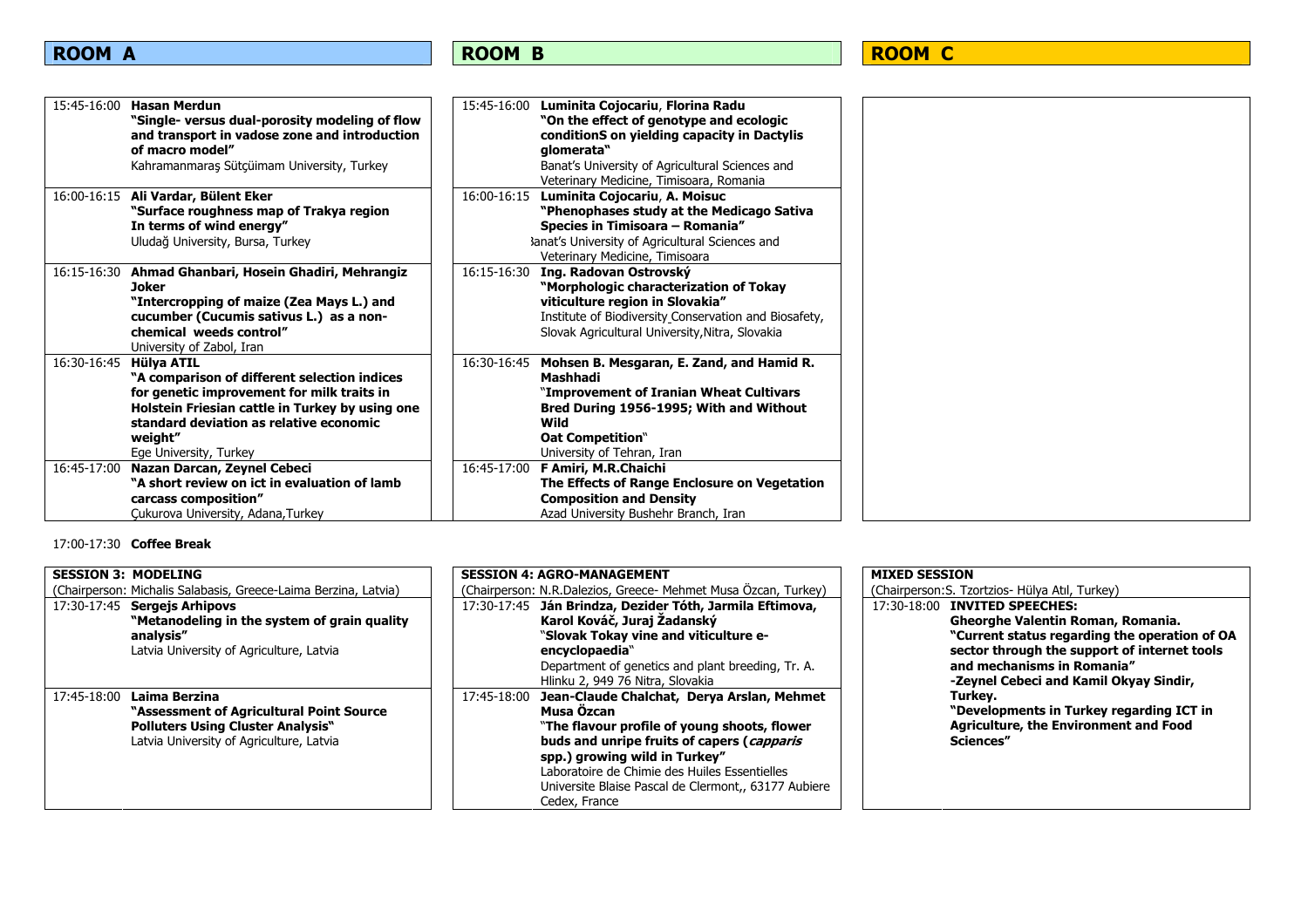| <b>ROOM A</b>                                                                                                                                                                                                                                                                                                               | <b>ROOM B</b>                                                                                                                                                                                                                                             | <b>ROOM C</b>                                                                                                                                                                                                                                                                                                                                                                                                                                                 |
|-----------------------------------------------------------------------------------------------------------------------------------------------------------------------------------------------------------------------------------------------------------------------------------------------------------------------------|-----------------------------------------------------------------------------------------------------------------------------------------------------------------------------------------------------------------------------------------------------------|---------------------------------------------------------------------------------------------------------------------------------------------------------------------------------------------------------------------------------------------------------------------------------------------------------------------------------------------------------------------------------------------------------------------------------------------------------------|
| 18:00-18:15 Seyed Reza Hassan-Beygi, Barat Ghobadian,<br>Reza Amiri Chayjan & Mohmmad-Hosein<br><b>Kianmehr</b><br>"Prediction of a Power Tiller Sound Pressure<br><b>Levels in Octave Frequency Bands Using</b><br><b>Artificial Neural Networks"</b><br>Tehran University, Iran                                           | Sezen Ocak, İnanc Güneyb, Hülya Atıl<br>18:00-18:15<br>"Goat Husbandry in Sustainable Agriculture; A<br>Special Reference for Seyhan Basin in Turkey"<br>Cukurova University, Adana, Turkey                                                               | S.A.Javadi, H.Azarnivand, Seyed Jalil Alavi<br>18:00-18:15<br>"Investigation on germination of sage brush<br>(Artemisia aucheri)"<br>Islamic Azad University of Iran                                                                                                                                                                                                                                                                                          |
| Antonis K. Kokkinakis, Zacharoula S.<br>18:15-18:30<br><b>Andreopoulou, Basil Manos</b><br>"Fishery Production Models of 'Grey Mullets'<br>(fam. Mugilidae) as a Key Factor for the<br><b>Sustainable Management of the Costal Lakes</b><br>in River Nestos Delta"<br>Aristotle Univ. of Thessaloniki, Thessaloniki, Greece | Nazan DAĞÜSTÜ<br>18:15-18:30<br>"Heterosis for Yield and its Components in<br><b>Diallel Cross of Seven Hexaploid</b><br>Wheat (Triticum aestivum L.)"<br>University of Uludağ, Faculty of Agriculture, Field<br>Crops Department, Görükle, Bursa, Turkey | 18:15-18:30 Dezider Tóth, Ján Brindza, Jarmila Eftimova,<br>Karol Kováč, Juraj Žadanský, Katarína Mitická,<br>Andrej Urbanovič, Peter Brindza<br>"TOKAYEDUCA - education and advisory<br>information system"<br>Slovak Agricultural University in Nitra                                                                                                                                                                                                       |
| 18:30-18:45 Chernayk O.I. Stavytskyy A.V.<br>"Application of Econometric Methods<br>in Forecasting the Main Socio-Economic<br><b>Parameters</b><br>of Developing Ukrainian Agriculture"<br>Kyiv National Taras Shevchenko University, Kyiv,<br>Ukraine                                                                      | 18:30-18:45 F), M.R.Chaichi<br>"Effects of Livestock Grazing on Soil Moisture<br>and Rangeland Vegetation Cover in Hanna<br>Station (center part of Iran)"<br>Islamic Azad University Bushehr Branch. Iran                                                | Liviu Gaceu, Stergios Tzortzios, Romulus Gruia<br>18:30-18:45<br>"Continuing education in agriculture-a<br>challenge for Information Tehchnology"<br>Transilvania University of Brasov, Romania                                                                                                                                                                                                                                                               |
| Ioannis S. Arvanitoyannis & Theodoros H.<br>18:45-19:00<br><b>Varzakas</b><br>"Risk assessment of corn curl processing-An<br>application of Failure Mode & Effect Analysis<br>(FMEA), Cause & Effect Analysis and Pareto<br>diagram in conjunction with HACCP"<br>University of Thessaly, Greece                            | Y. Bozkurt 1, S. Aktan and S. Ozkaya<br>18:45-19:00<br>"Prediction of Carcass Weight and Some<br><b>Carcass Characteristics of Beef Cattle using</b><br><b>Digital Image Analysis"</b><br>Suleyman Demirel University, Isparta, Turkey                    | 18:45-19:00 K.G. Malkakis, E.E.Golia, I.G. Stamatopoulou,<br>S.A.Floras, I.K. Mitsios<br>"Study of spatial variability of available<br>phosphorus (Olsen), boron, nitrates and<br>nitrites in Almyros region (Central Greece),<br>using geostatistics"<br>University of Thessaly, Greece                                                                                                                                                                      |
|                                                                                                                                                                                                                                                                                                                             |                                                                                                                                                                                                                                                           | Psilovikos, N. Gitsakis, M. Kotopouli, M.,<br>19:00-19:15<br><b>Sapountzis and G. Dimou</b><br>"Time Series Models Using Recurrence<br><b>Analysis and Neural Networks"</b><br>University of Thessaly, Greece.<br>G. Sarlikioti, E. E. Golia, A. Dimirkou, I.G<br>19:15-19:30<br>Stamatopoulou, and I. K. Mitsios<br>"Study of the Behavior of Physical Solid<br>Materials for the Improvement of Polluted Soil<br>With CD"<br>University of Thessaly, Greece |

|       | 19:30-20:30 General Assembly - Closing Conference                                                                                               |
|-------|-------------------------------------------------------------------------------------------------------------------------------------------------|
|       | <u>Panel:</u>                                                                                                                                   |
|       | S. Tzortzios, (Chair of HAICTA2006 Organizing Committee), N. Dalezios, (Chair of HAICTA2006 Scientific Committee), E. Koch, (Chair of COST 725) |
|       | M. Vlachopoulou, (Vice-President of HAICTA-North Greece), A. Sideridis (Representative Bioagro-President of HAICTA)                             |
| 21:30 | Gala Dinner                                                                                                                                     |

### Saturday, 23 September Hotel Main Hall

10:00 **Excursion to the famous mountain PELION by the small train "Mountzouris" - Lunch in the wonderful village "Milies".**